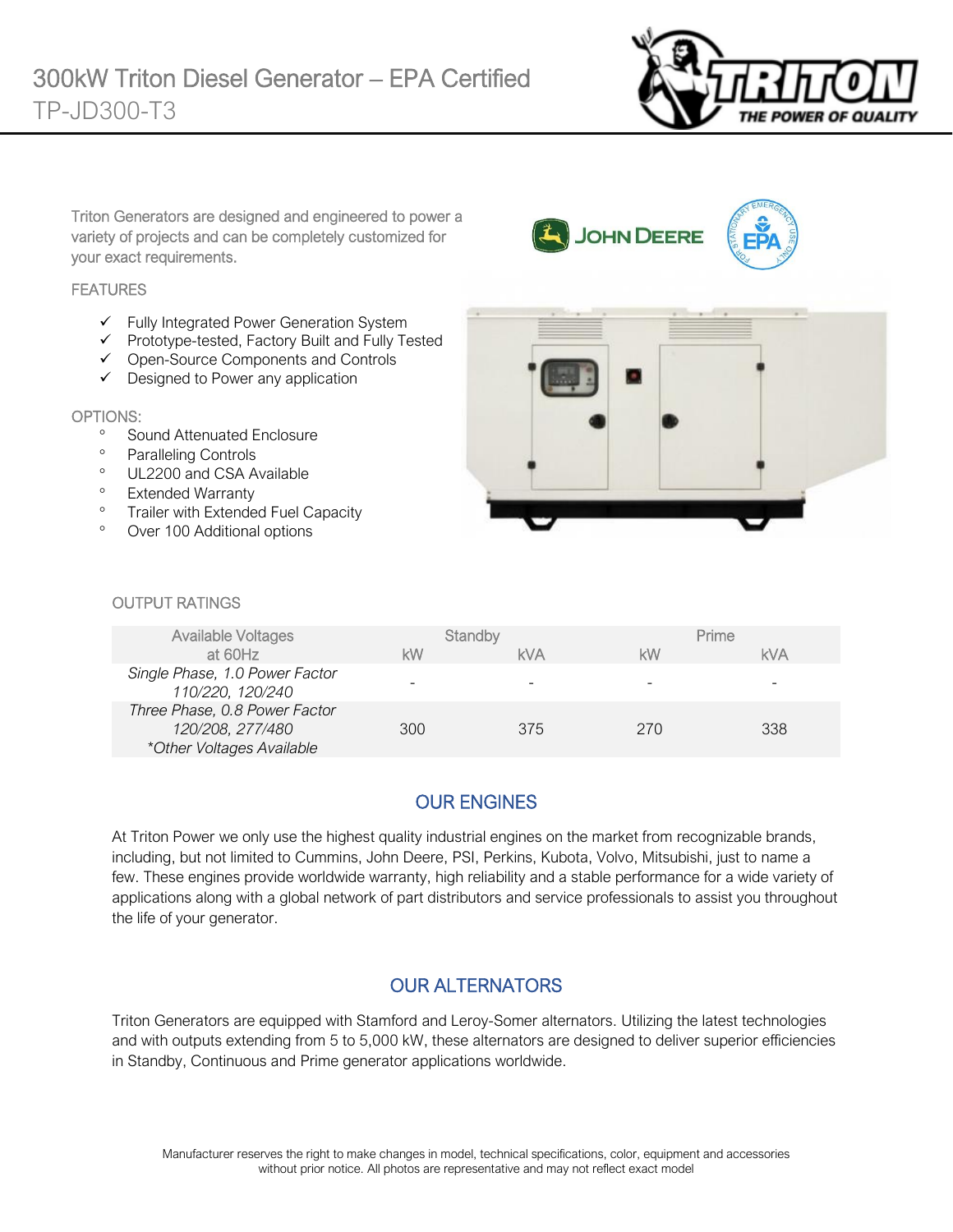

#### ENGINE INFORMATION

| Engine Make                      | John Deere                  |
|----------------------------------|-----------------------------|
| Model                            | 6090HFG86                   |
| <b>Tier Rating</b>               | Tier 3                      |
| Engine Speed (RPM)               | 1800                        |
| Engine Power Output at rated RPM | 345 kWm / 463 HP            |
| Cooling                          | <b>Radiator Cooled</b>      |
| Aspiration                       | Turbocharged and Air to Air |
| Total Displacement (Liter)       | 9.0                         |
| No. of Cylinders and Build       | 6, In Line                  |
| <b>Bore and Stroke</b>           | 118.4 x 136.0               |
| <b>Compression Ratio</b>         | 16.0:1                      |
| Governor                         | Electronic                  |
| Fuel Consumption (L/hr)          |                             |
| <b>Full Load</b>                 | 83.7                        |
| 75% Load                         | 67.3                        |
| 50% Load                         | 49.5                        |
| Oil Capacity (Liter)             | 31                          |
| Coolant Capacity (Liter)         | 50                          |

## ALTERNATOR INFORMATION

| Manufacturer                          | Leroy Somer or Stamford                                         |
|---------------------------------------|-----------------------------------------------------------------|
| Design                                | Brushless single bearing, revolving field                       |
| Stator                                | $2/3$ pitch                                                     |
| Rotor                                 | Single bearing, flexible disc                                   |
| <b>Insulation System</b>              | Class H                                                         |
| <b>Standard Temperature Rise</b>      | 125 -163°C Continuous                                           |
| Exciter Type                          | <b>Self Excited</b>                                             |
| <b>Phase Rotation</b>                 | A(U), B(V), C(W)                                                |
| <b>Alternator Cooling</b>             | Direct drive centrifugal blower fan                             |
| AC Waveform Total Harmonic Distortion | No load < $1.5\%$ . Non distorting balanced linear load < $5\%$ |
| Telephone Influence Factor (TIF)      | <50 per NEMA MG1-22.43                                          |
| Telephone Harmonic Factor (THF)       | $<$ 2%                                                          |
|                                       |                                                                 |

# DEEP SEA DIGITAL CONTROLLER

- Adaptable for a wide variety of single gen-set applications, supporting diesel, gas and petrol engines.
- Monitors engine speed, oil pressure, coolant temperature, frequency, voltage, current, power and fuel level, giving you comprehensive engine and alternator protection.
- <sup>o</sup> Easy USB configuration via the DSE PC Suite or directly through the controller's panel.
- <sup>o</sup> Standard units include models DSE4520 or DSE4510. Additional models for AutoStart (DSE73XX and DSE74XX Series) and Synchronization (DSE86XX Series) available upon request on customized equipment.

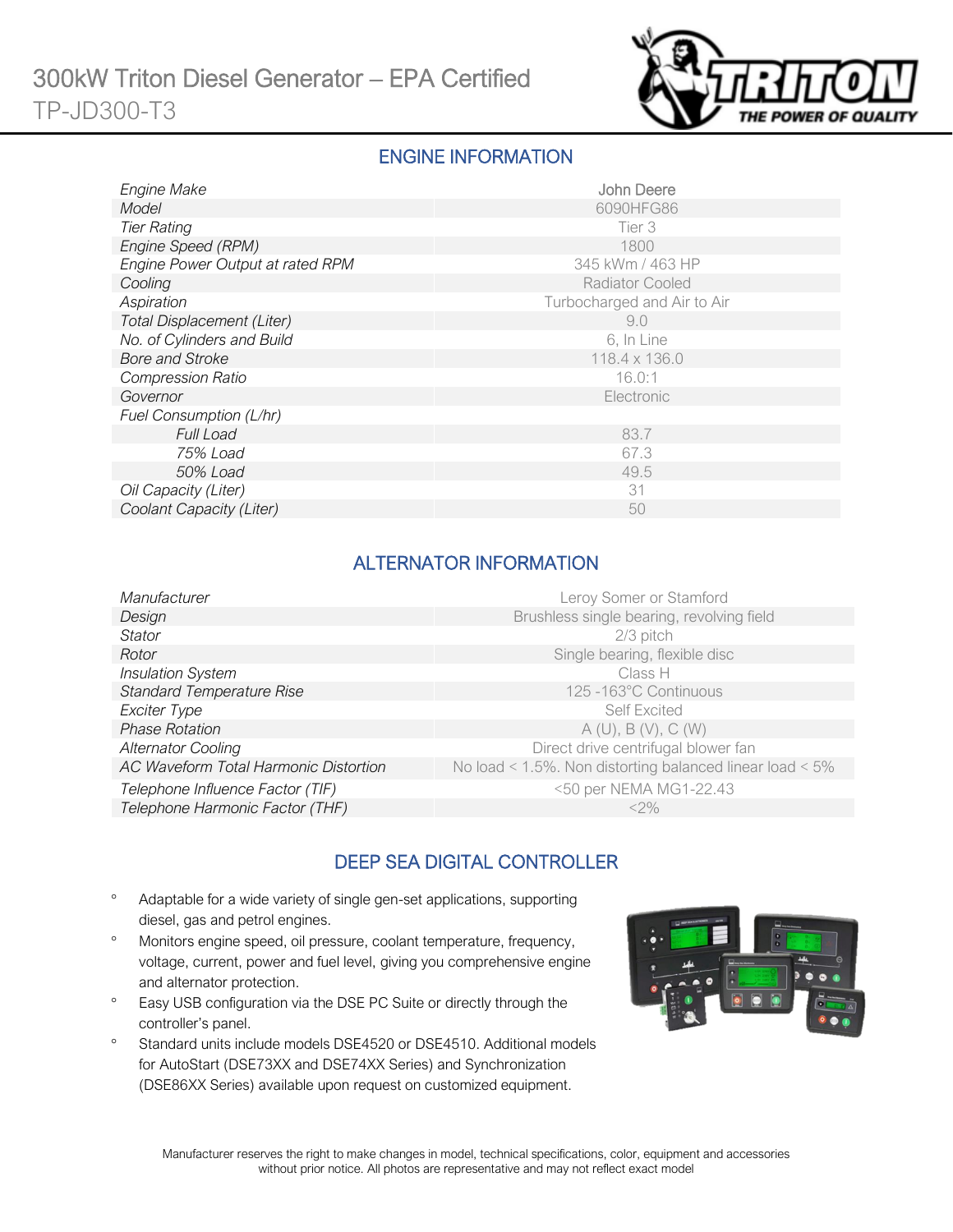

### STANDARD ITEMS

Engine System:

Ī

- o Oil Drain Extension
- o Air Cleaner
- o Critical Exhaust Silencer (Enclosed Versions)
- o Expanded Metal Safety Guards
- Fuel System
	- o Primary Fuel Filter
	- o Fuel Lock-off
		- o Flexible Fuel Lines
	- Cooling System
		- o Factory Installed Radiator
		- o 50/50 Ethylene glycol antifreeze
		- o Radiator Drain Extension
- Electrical System
	- o Unit Mounted Mainline Circuit Breaker
	- o Battery Charging Alternator
	- o Battery Tray and Cables
	- o Emergency Stop Switch
- ✓ Generator Set
	- o Mounted on Heavy Duty Steel Base Frame
	- o Anti-Vibration Pads between Engine/Alternator and Frame
	- o Full Factory Load Bank Testing
	- o Sub-Base Lifting Points
- ✓ Alternator
	- o Single and Three Phase
	- o 12 Lead Stamford or Leroy-Somer
- ✓ Enclosure (if selected)
	- o Heavy Duty Steel Enclosure (Aluminum Options)
	- o Powder Coated Finish
	- o Easy Access to All Service Points
	- o Fully Sound Attenuated
	- o Advanced Water and Dust Proofing
	- o Easy to Transport
	- o Includes 8-hour single wall fuel tank

# OPTIONAL ITEMS

- Engine System:
	- o Upgraded Exhaust Silencers (Hospital, Residential, Critical)
	- o Heavy Duty Air filters
	- o Oil Heater
	- o Block Heater (Circulating, up to 5000 Watt)
- Fuel System
	- o Multi-Valve Fuel Connections
	- o Fuel Cooler
- Electrical System
	- o Battery Charger (Standard and Float Type)
	- o Additional Circuit Breakers
	- o Shunt Trips
	- o Electrically Controlled Breakers
	- o Medium Voltage Alternators
	- o Paralleling Systems
	- o Electrical Connections (Cam-Locks, Refer Plugs, Distro Panel, and more)
- Cooling System
	- o Upgraded Radiator Systems
	- o Marine Grade Radiator
	- Generator Set
		- o Seismic Isolators
		- o Remote Mounted Control System
- **Enclosure** 
	- o Aluminum Enclosure
	- o Ultra-Quiet Enclosure
	- o 20 and 40' Container Packages
	- o Custom Paint Colors
- Alternator
	- o 600 Voltage
	- o Medium Voltage (1000 to 13,200 voltage)
	- o Two Bearing
- Additional Options
	- o Please inquire, Triton can assist in engineering nearly any option